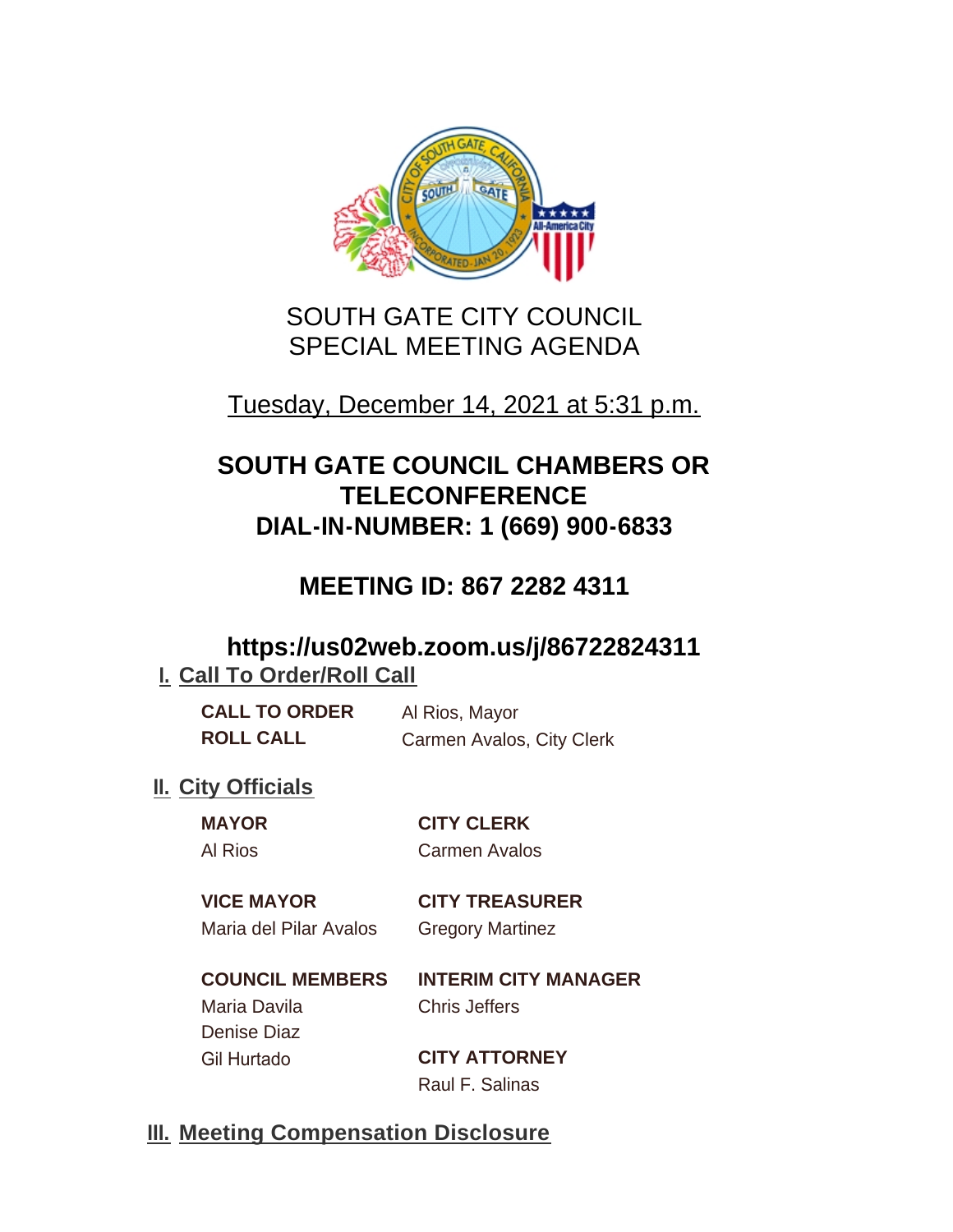Pursuant to Government Code Section 54952.3: Disclosure of compensation for meeting attendance by City Council Members is \$650 monthly regardless of the amount of meetings.

### **Closed Session: (ATTY) IV.**

#### **1. CONFERENCE WITH LEGAL COUNSEL – PENDING LITIGATION**

Pursuant to Government Code Section 54956.9(a), 54954.9(b)(3)(C)

- a. Norma Vencebi v. City of South Gate
- b. Alyssa Sophia Guerrero v. City of South Gate
- c. Jimmy Torres v. City of South Gate

Documents:

#### 20211214 CLOSED SESSION MEMO.PDF

### **Adjournment V.**

I, Carmen Avalos, City Clerk, certify that a true and correct copy of the foregoing Meeting Agenda Addendum was posted December 8, 2021 at 4:15 p.m. as required by law.

Carmen Avalos, CMC

City Clerk

Materials related to an item on this Agenda submitted to the City Council after distribution of the agenda packet are available for public inspection in the City Clerk's Office

> 8650 California Avenue, South Gate, California 90280 (323) 563-9510 \* fax (323) 563-5411 \* [www.cityofsouthgate.org](http://www.cityofsouthgate.org/)

In compliance with the American with Disabilities Act, if you need special assistance to participate in the City Council Meetings, please contact the Office of the City Clerk.

Notification 48 hours prior to the City Council Meeting will enable the City to make reasonable arrangements to assure accessibility.